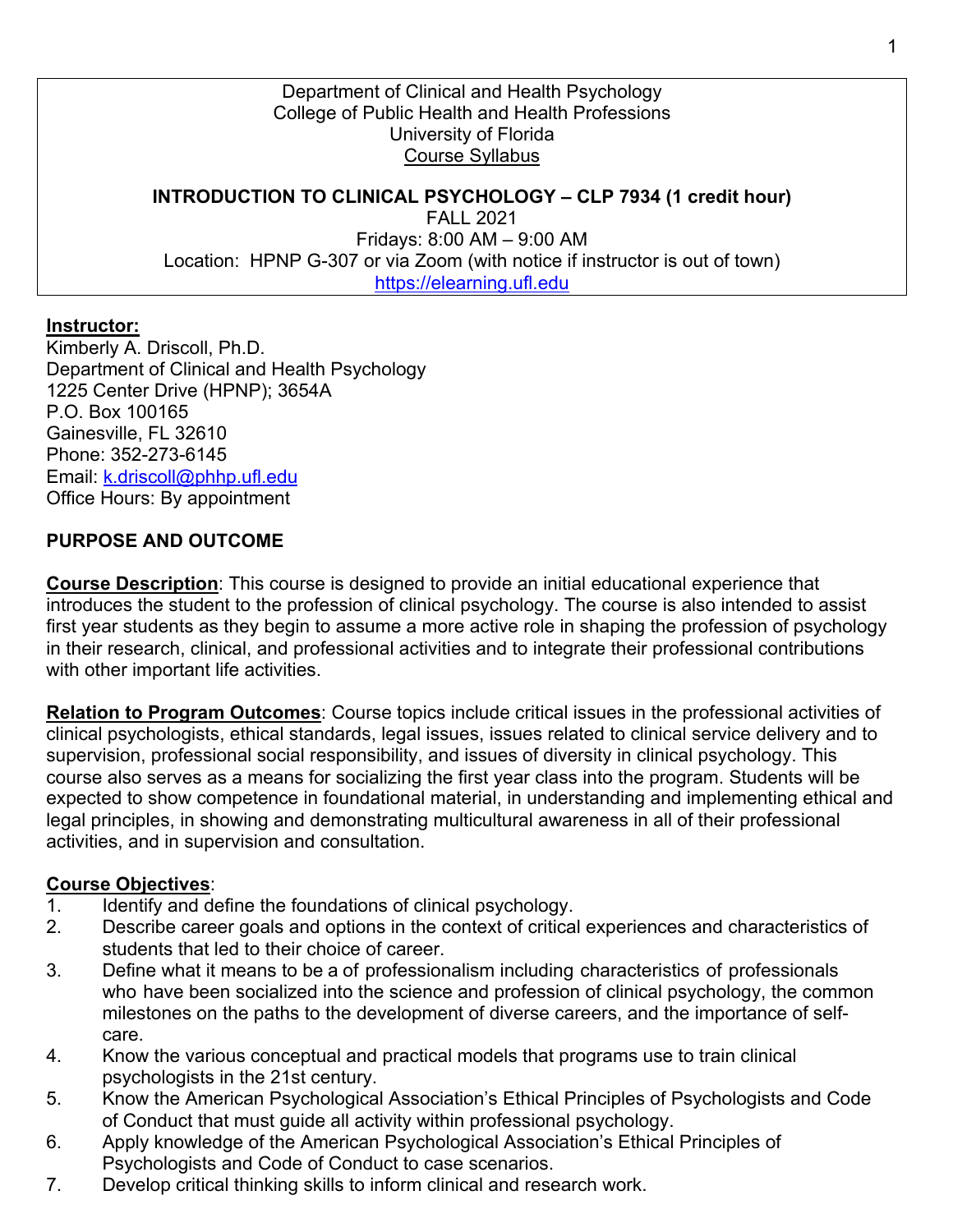#### **Instructional Methods and Course Format**

This graduate level seminar is specifically designed to maximize a scientist-practitioner's application of clinical psychology principles built upon a competency-based model of clinical psychology practice and research. Class participation and dialogue based upon the integration of readings, and lectures will be the major means of learning.

Students should be prepared to *ask relevant questions* based on readings, lectures, and class assignments. The goal of this course is to provide students the information & knowledge needed to be competent consumers of the literature *and* the preparation needed to competently address relevant research and clinical questions in clinical psychology.

*Class will meet every Friday from 8:00 AM – 9:00 AM.* Each class will consist of lectures, discussions of key articles, and/or student presentations.

#### **Reading Materials**

#### **Required Reading for this Course**

- 1. Popper, K.A. (1992). The Logic of Scientific Discovery. Routledge: London. pp. 57-73.
- 2. Peer-reviewed articles. Articles for this course will be provided as the course progresses on e-Learning. Articles will be made available by end of day on the Sunday before the next class session. They are selected in "real-time" to maximize the likelihood that the most updated literature on the topic will be captured.
- 3. American Psychological Association's Ethical Principles of Psychologists and Code of Conduct. https://www.apa.org/ethics/code/ethics-code-2017.pdf

**Course Website**: The class uses the UF e-Learning portal for posting of supplemental course materials. Log on at https://elearning.ufl.edu/ (Canvas) and you should find the course link there.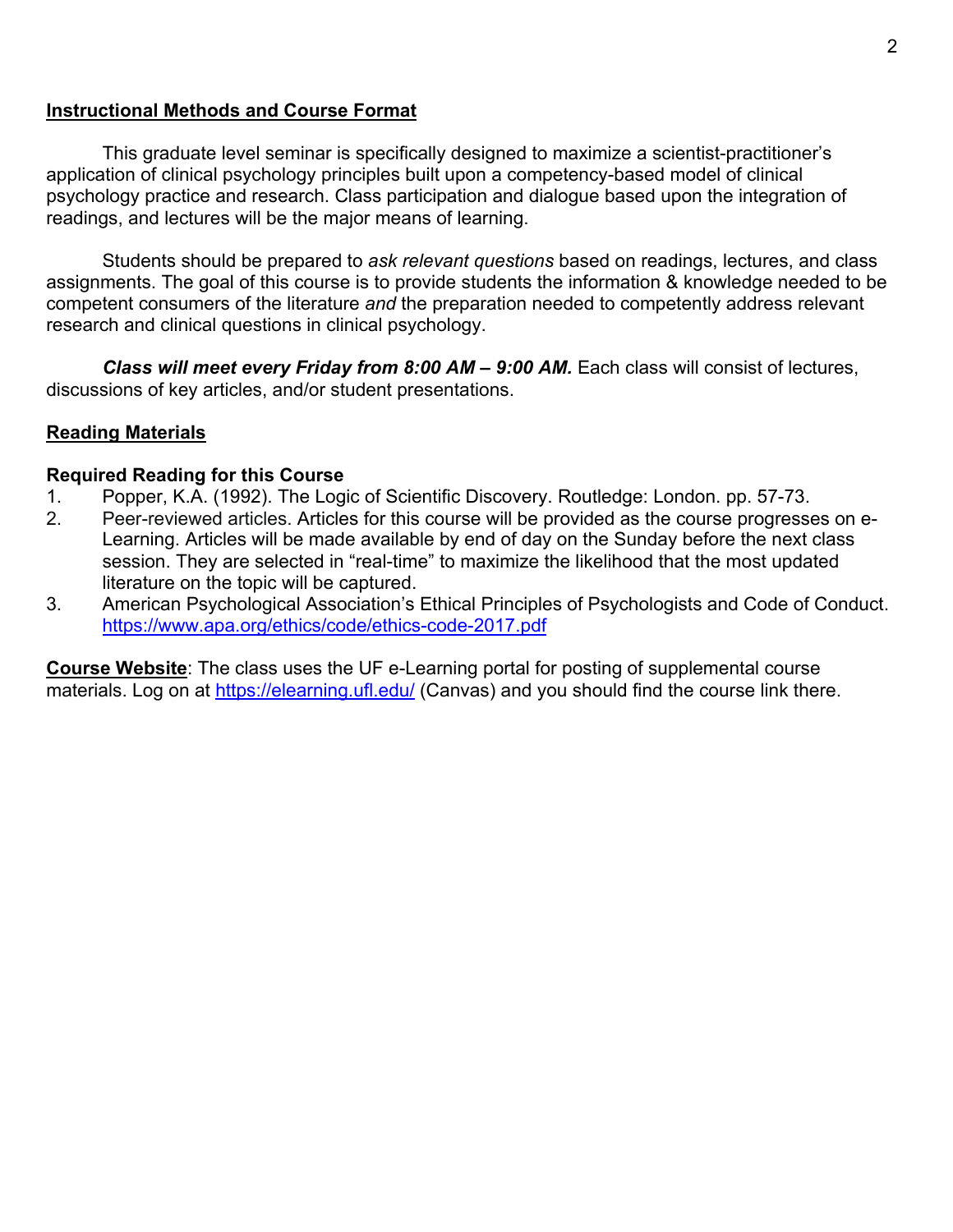# **Course Schedule**

| <b>Date</b> | <b>Week</b>     | <b>Topic</b>                                                   | <b>Popper</b><br>Ch. 4 | Writing<br><b>Assignment</b> |
|-------------|-----------------|----------------------------------------------------------------|------------------------|------------------------------|
| 8/27        | 1               | <b>First Week Check-in</b>                                     |                        |                              |
| 9/3         | $\overline{2}$  | Review Syllabus; Preparing for a Career in Clinical Psychology |                        |                              |
| $9/10*$     | 3               | Professionalism via Zoom (Dr. Driscoll out of town)            |                        |                              |
| 9/17        | 4               | <b>Training Models in Clinical Psychology</b>                  | 19                     |                              |
| 9/24        | 5               | APA Ethical Principles of Psychologists and Code of Conduct    | 20                     |                              |
| 10/1        | 6               | APA Ethical Principles of Psychologists and Code of Conduct    | 21                     |                              |
| 10/8        | $\overline{7}$  | No class - UF Homecoming                                       |                        |                              |
| 10/15       | 8               | Self-Care and Work/Life Balance                                | 22                     | $\boldsymbol{\mathsf{C}}$    |
| 10/22       | 9               | <b>Supervision in Clinical Psychology</b>                      | 23                     |                              |
| 10/29       | 10 <sup>1</sup> | Informed Consent, Limits to Confidentiality, and HIPAA         |                        |                              |
| 11/5        | 11              | <b>Ethical Dilemmas</b>                                        | 24                     | $\mathbf C$                  |
| 11/12       | 12              | No class - Veteran's Day Holiday                               |                        |                              |
| 11/19       | 13              | No class - Fall Symposium                                      |                        |                              |
| 11/26       | 14              | No class - Thanksgiving Holiday                                |                        |                              |
| 12/3        | 15              | First Semester Wrap Up + Final Exam Due                        |                        | $\bm{C}$                     |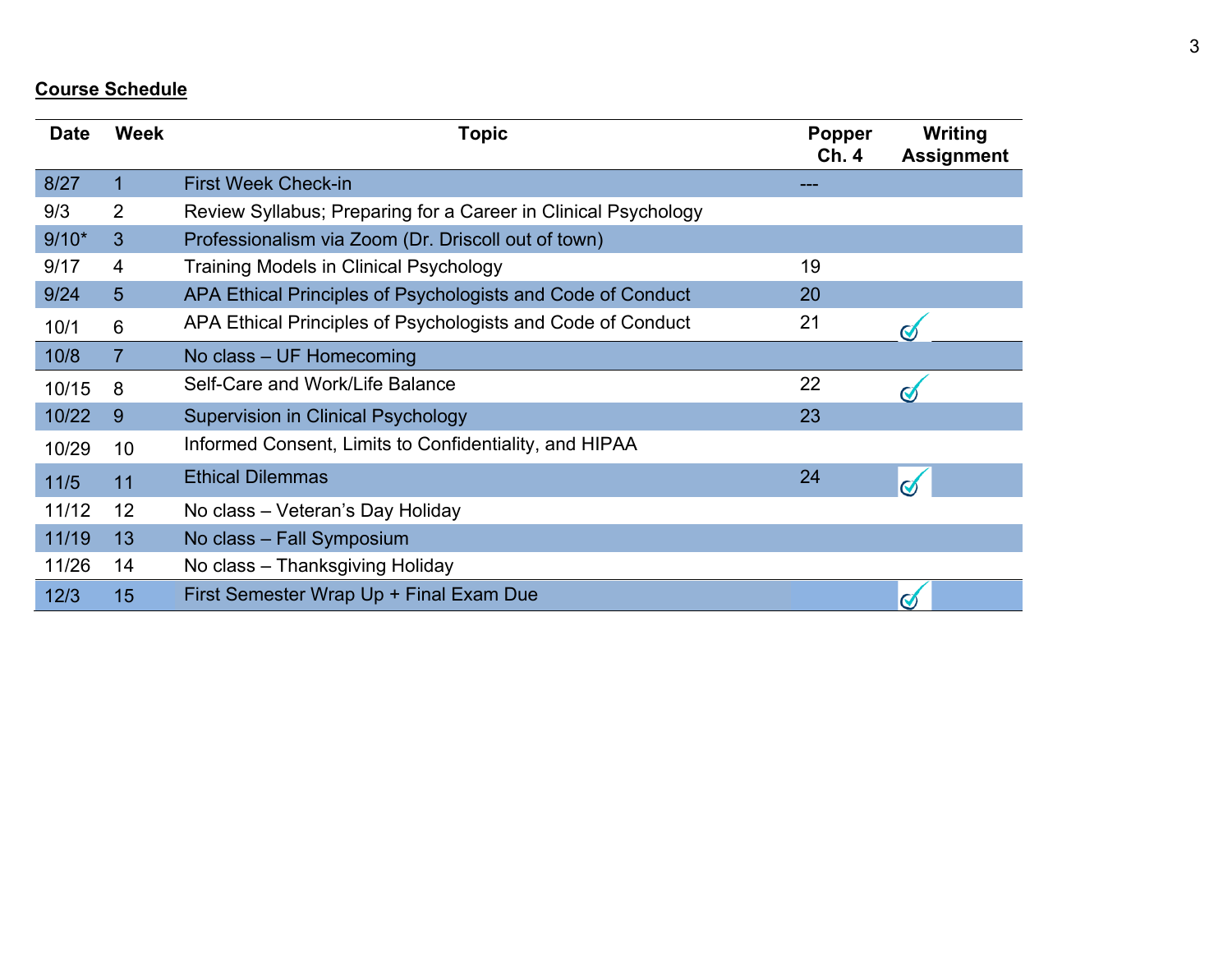## **Table of Assignments**

| <b>Assignment</b>          | <b>Description/Student Responsibility</b>                                     | <b>Points</b> |
|----------------------------|-------------------------------------------------------------------------------|---------------|
| Participation              | Active contributions to and engagement in discussions; Participation ratings. | 45            |
| <b>Written Assignments</b> | 3 x 25 points                                                                 | 75            |
| Final Exam                 | Written: 1 x 100 points                                                       | 100           |
|                            | <b>TOTAL POINTS</b>                                                           | 220           |

Each student will rate their participation each week on the following scale: rate participation each week on the following scale: 0=None; 1= Very Low; 2 = Low; 3=Average; 4= High; 5= Very High. Dr. Driscoll will do the same. The average of each student's rating [(student+Dr. Driscoll)/2] will be applied to points earned.

**Per the UF website:**

| Percentage<br>or points<br>earned in<br>class | $93% -$<br>100% | $90% -$<br>92% | $87% -$<br>89% | $83% -$<br>86% | 80%-<br>82% | $77% -$<br>79% | 73%-<br>76% | 70%-<br>72% | $67% -$<br>69% | $63% -$<br>66% | $60% -$<br>62% | <b>Below</b><br>60% |
|-----------------------------------------------|-----------------|----------------|----------------|----------------|-------------|----------------|-------------|-------------|----------------|----------------|----------------|---------------------|
| <b>Letter</b><br>Grade                        | A               | A-             | B+             | B              | B-          | C+             | С           | $C-$        | D+             | D              | D-             |                     |
| equivalent                                    |                 |                |                |                |             |                |             |             |                |                |                |                     |

| $\textcolor{red}{\textsf{cetter}}$<br>Grade | Δ<br>г. | Δ.   | $B+$        | D<br>D   | В-             | ◠⊥<br>◡ | ⌒<br>ັ               | $\sim$<br><b>U-</b> | D+  | n<br>υ | D-   | F<br>− | <b>WF</b> |          | <b>NG</b> | $S-U$ |
|---------------------------------------------|---------|------|-------------|----------|----------------|---------|----------------------|---------------------|-----|--------|------|--------|-----------|----------|-----------|-------|
| Grade<br><b>Points</b>                      | 4.0     | 3.67 | ററ<br>ັບ.ບບ | ົ<br>v.v | 2.67<br>$\sim$ | 2.33    | $\sim$ $\sim$<br>z.u | 1.67                | .33 | .u     | 0.67 | 0.0    | $_{0.0}$  | $_{0.0}$ | $0.0\,$   | 0.0   |

For greater detail on the meaning of letter grades and university policies related to them, see the Registrar's Grade Policy regulations.

Please be aware that a C- is not an acceptable grade for graduate students. The GPA for graduate students must be 3.0 based on 5000 level courses and above to graduate. A grade of C counts toward a graduate degree only if based on credits in courses numbered 5000 or higher that have been earned with a B+ or higher.

**Incomplete grades**: An incomplete grade may be assigned at the discretion of the instructor as an interim grade for a course in which the student has 1) completed a major portion of the course with a passing grade, 2) been unable to complete course requirements prior to the end of the term because of extenuating circumstances, and 3) obtained agreement from the instructor and arranged for resolution (contract) of the incomplete grade. Instructors assign incomplete grades following consultation with Department Chairs.

**Office Hours and Appointments**: Office hours are by appointment on an as-needed basis.

**Course Evaluations**: Students are expected to provide professional and respectful feedback on the quality of instruction in this course by completing course evaluations online via GatorEvals. Guidance on how to give feedback in a professional and respectful manner is available at https://gatorevals.aa.ufl.edu/students/. Students will be notified when the evaluation period opens, and can complete evaluations through the email they receive from GatorEvals, in their Canvas course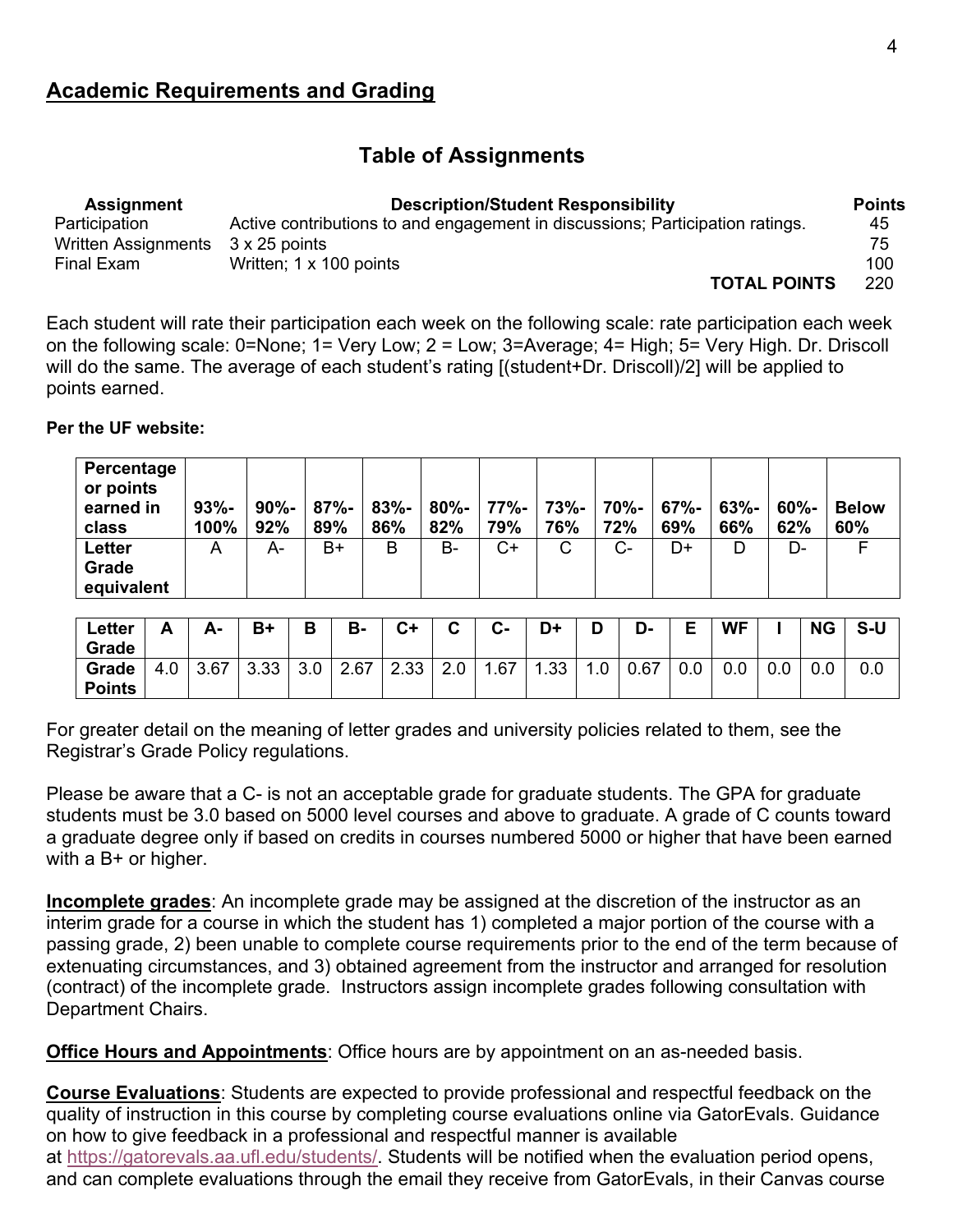menu under GatorEvals, or via https://ufl.bluera.com/ufl/. Summaries of course evaluation results are available to students at https://gatorevals.aa.ufl.edu/public-results/.

#### **Academic Integrity**

Students are expected to act in accordance with the University of Florida policy on academic integrity. As a student at the University of Florida, you have committed yourself to uphold the Honor Code, which includes the following pledge:

"We, the members of the University of Florida community, pledge to hold ourselves and our peers to the highest standards of honesty and integrity."

You are expected to exhibit behavior consistent with this commitment to the UF academic community, and on all work submitted for credit at the University of Florida, the following pledge is either required or implied:

"On my honor, I have neither given nor received unauthorized aid in doing this assignment."

It is your individual responsibility to know and comply with all university policies and procedures regarding academic integrity and the Student Honor Code. Violations of the Honor Code at the University of Florida will not be tolerated. Violations will be reported to the Dean of Students Office for consideration of disciplinary action. For additional information regarding Academic Integrity, please see Student Conduct and Honor Code or the Graduate Student Website for additional details: https://www.dso.ufl.edu/sccr/process/student-conduct-honor-code/ http://gradschool.ufl.edu/students/introduction.html

Please remember cheating, lying, misrepresentation, or plagiarism in any form is unacceptable and inexcusable behavior.

#### **Class Attendance**

It is the expectation of the faculty in Clinical and Health Psychology that all students attend all classes. Students are expected to be present for all classes, since much material will be covered only once in class. Attendance will be taken during each class.

As a matter of mutual courtesy, please let Dr. Driscoll know when you are going to be late, when you are going to miss class, or if you need to leave early. Please try to do any of these as little as possible. Students are expected to be present for all classes since much material will be covered only once in class. Students who have extraordinary circumstances preventing attendance or who must leave early, should explain these circumstances to Dr. Driscoll prior to the scheduled class, or as soon as possible thereafter. Dr. Driscoll will then try to accommodate reasonable requests.

**Make-up Exams or Other Work**: There will be no extra credit opportunities in this course. The *General policy on missed work* - It is expected that no students will miss any assignments. **No makeups will be possible**.

#### **Professionalism and COVID**

As students pursuing a path in the health professions or public health, it is crucial to demonstrate professional behaviors that reflect integrity and commitment to the health of patients, fellow health professionals, and to populations we serve. To accomplish this, a strong responsibility for the well-being of others must be evident in our decisions, along with accountability for our actions. Professionalism in the health disciplines requires adherence to high standards of conduct that begin long before graduation. This is particularly true during times of health emergencies such as the COVID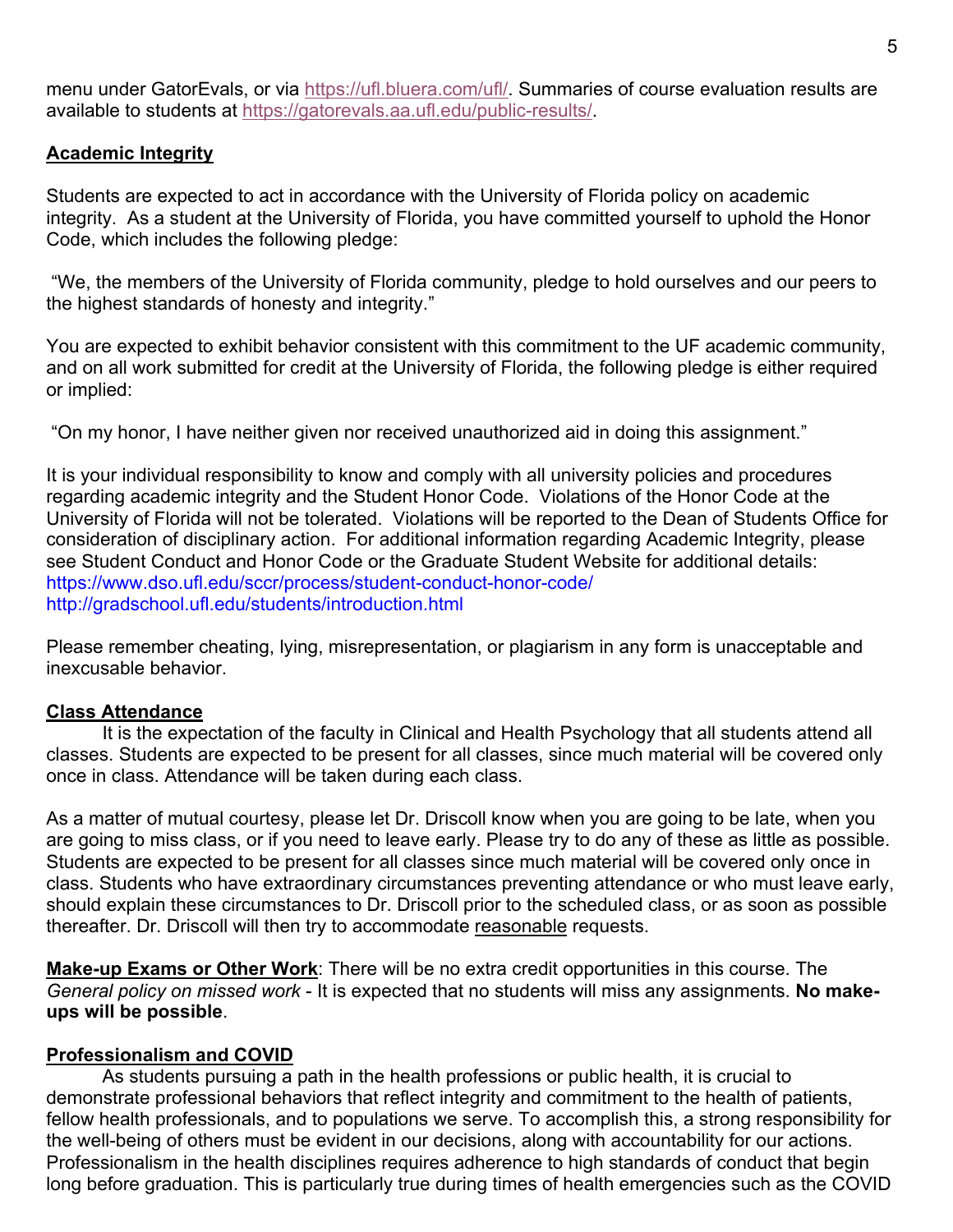pandemic, given our professional habits can have a direct impact upon the health of persons entrusted to us.

If you are not vaccinated, get vaccinated. Vaccines are readily available at no cost and have been demonstrated to be safe and effective against the COVID-19 virus. Visit this link for details on where to get your shot, including options that do not require an appointment:

https://coronavirus.ufhealth.org/vaccinations/vaccine-availability/. Students who receive the first dose of the vaccine somewhere off-campus and/or outside of Gainesville can still receive their second dose on campus.

In response to COVID-19, the following professional practices are in place to maintain your learning environment, to enhance the safety of our in-classroom interactions, and to protect the health and safety of ourselves, our patients, our neighbors, and our loved ones.

- You are required to wear approved face coverings at all times while in Health Science Center classrooms and within Health Science Center buildings even if you are vaccinated.
- If you are sick, stay home and self-quarantine. Please visit the UF Health Screen, Test & Protect website about next steps, retake the questionnaire and schedule your test for no sooner than 24 hours after your symptoms began. Please call your primary care provider if you are ill and need immediate care or the UF Student Health Care Center at 352-392-1161 (or email covid@shcc.ufl.edu) to be evaluated for testing and to receive further instructions about returning to campus. UF Health Screen, Test & Protect offers guidance when you are sick, have been exposed to someone who has tested positive or have tested positive yourself. Visit the UF Health Screen, Test & Protect website for more information.
- Continue to follow healthy habits, including best practices like frequent hand washing.
- Avoid crowded places (including gatherings/parties with more than 10 people)

Sanitizing supplies are available in the classroom if you wish to wipe down your desks prior to sitting down and at the end of the class. Hand sanitizing stations will be located in every classroom.

Course materials will be provided to you with an excused absence, and you will be given a reasonable amount of time to make up work. If you are withheld from campus by the Department of Health through Screen, Test & Protect you are not permitted to use any on campus facilities. Students attempting to attend campus activities when withheld from campus will be referred to the Dean of Students Office.

Continue to regularly visit coronavirus.UFHealth.org and coronavirus.ufl.edu for up-to-date information about COVID-19 and vaccination.

#### **COVID-19 Symptoms**: See https://www.cdc.gov/coronavirus/2019-ncov/symptoms-

testing/symptoms.html for information about COVID-19 symptoms, which may include fever, cough, shortness of breath or difficulty breathing, fatigue, chills, muscle or body aches, headache, sore throat, congestion or runny nose, nausea or vomiting, diarrhea, and loss of taste or smell.

### **Recording Within the Course**

Students are allowed to record video or audio of class lectures. However, the purposes for which these recordings may be used are strictly controlled. The only allowable purposes are (1) for personal educational use, (2) in connection with a complaint to the university, or (3) as evidence in, or in preparation for, a criminal or civil proceeding. All other purposes are prohibited. Specifically, students may not publish recorded lectures without the written consent of the instructor.

A "class lecture" is an educational presentation intended to inform or teach enrolled students about a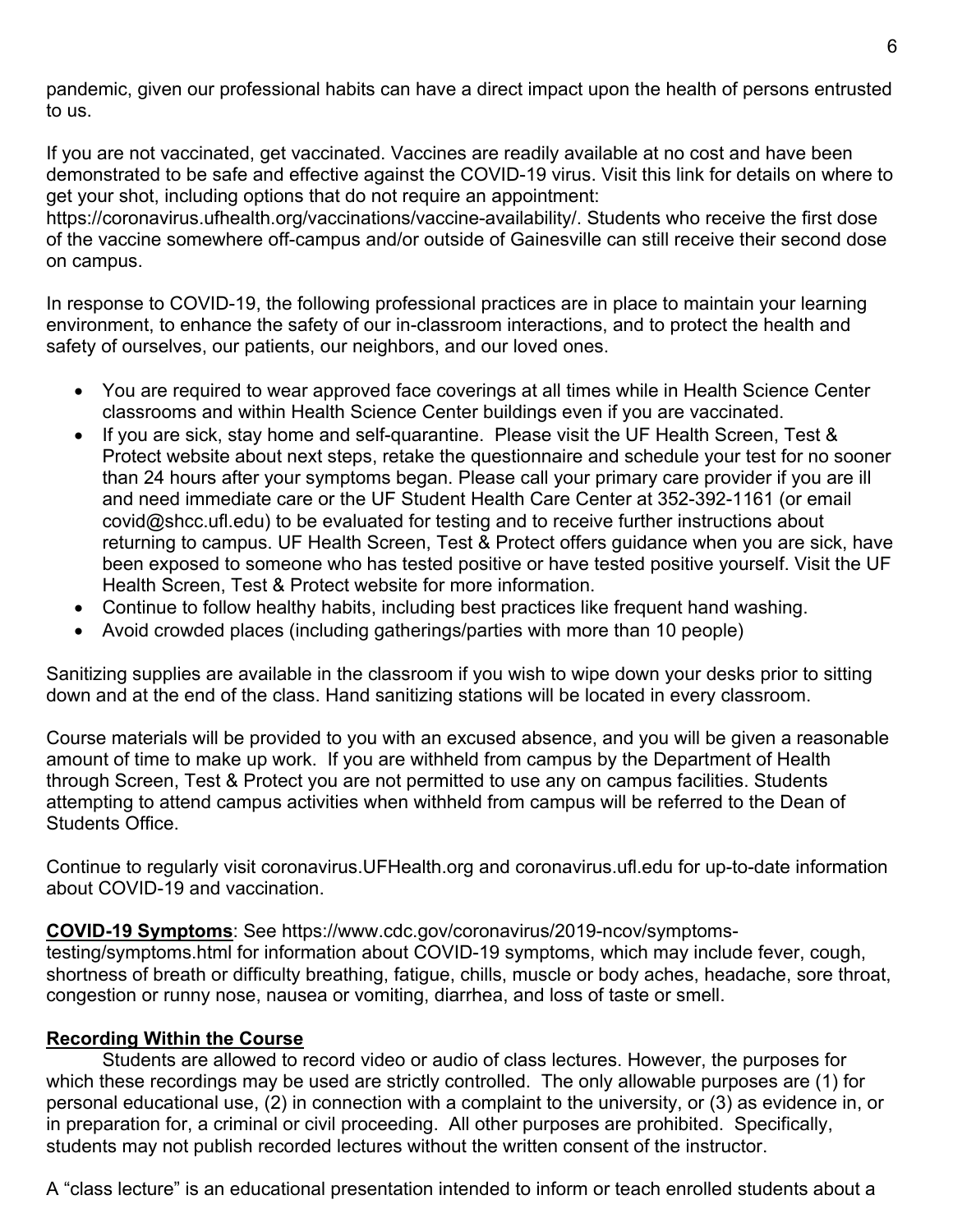particular subject, including any instructor-led discussions that form part of the presentation, and delivered by any instructor hired or appointed by the University, or by a guest instructor, as part of a University of Florida course. A class lecture does not include lab sessions, student presentations, clinical presentations such as patient history, academic exercises involving solely student participation, assessments (quizzes, tests, exams), field trips, private conversations between students in the class or between a student and the faculty or lecturer during a class session.

Publication without permission of the instructor is prohibited. To "publish" means to share, transmit, circulate, distribute, or provide access to a recording, regardless of format or medium, to another person (or persons), including but not limited to another student within the same class section. Additionally, a recording, or transcript of a recording, is considered published if it is posted on or uploaded to, in whole or in part, any media platform, including but not limited to social media, book, magazine, newspaper, leaflet, or third party note/tutoring services. A student who publishes a recording without written consent may be subject to a civil cause of action instituted by a person injured by the publication and/or discipline under UF Regulation 4.040 Student Honor Code and Student Conduct Code.

**Policy Related to Guests Attending Class**: Only registered students are permitted to attend class. However, we recognize that students who are caretakers may face occasional unexpected challenges creating attendance barriers. Therefore, by exception, a department chair or his or her designee (e.g., instructors) may grant a student permission to bring a guest(s) for a total of two class sessions per semester. This is two sessions total across all courses. No further extensions will be granted. Please note that guests are not permitted to attend either cadaver or wet labs. Students are responsible for course material regardless of attendance. For additional information, please review the Classroom Guests of Students policy in its entirety. Link to full policy:

http://facstaff.phhp.ufl.edu/services/resourceguide/getstarted.htm

**Online Faculty Course Evaluation Process**: Students are expected to provide professional and respectful feedback on the quality of instruction in this course by completing course evaluations online via GatorEvals. Guidance on how to give feedback in a professional and respectful manner is available at https://gatorevals.aa.ufl.edu/students/. Students will be notified when the evaluation period opens, and can complete evaluations through the email they receive from GatorEvals, in their Canvas course menu under GatorEvals, or via https://ufl.bluera.com/ufl/. Summaries of course evaluation results are available to students at https://gatorevals.aa.ufl.edu/public-results/.

## **SUPPORT SERVICES**

**Accommodations for Students with Disabilities**: If you require classroom accommodation because of a disability, it is strongly recommended you register with the Dean of Students Office http://www.dso.ufl.edu within the first week of class or as soon as you believe you might be eligible for accommodations. The Dean of Students Office will provide documentation of accommodations to you, which you must then give to me as the instructor of the course to receive accommodations. Please do this as soon as possible after you receive the letter. Students with disabilities should follow this procedure as early as possible in the semester. The College is committed to providing reasonable accommodations to assist students in their coursework.

### **Counseling and Student Health**

Students sometimes experience stress from academic expectations and/or personal and interpersonal issues that may interfere with their academic performance. If you find yourself facing issues that have the potential to or are already negatively affecting your coursework, you are encouraged to talk with an instructor and/or seek help through University resources available to you.